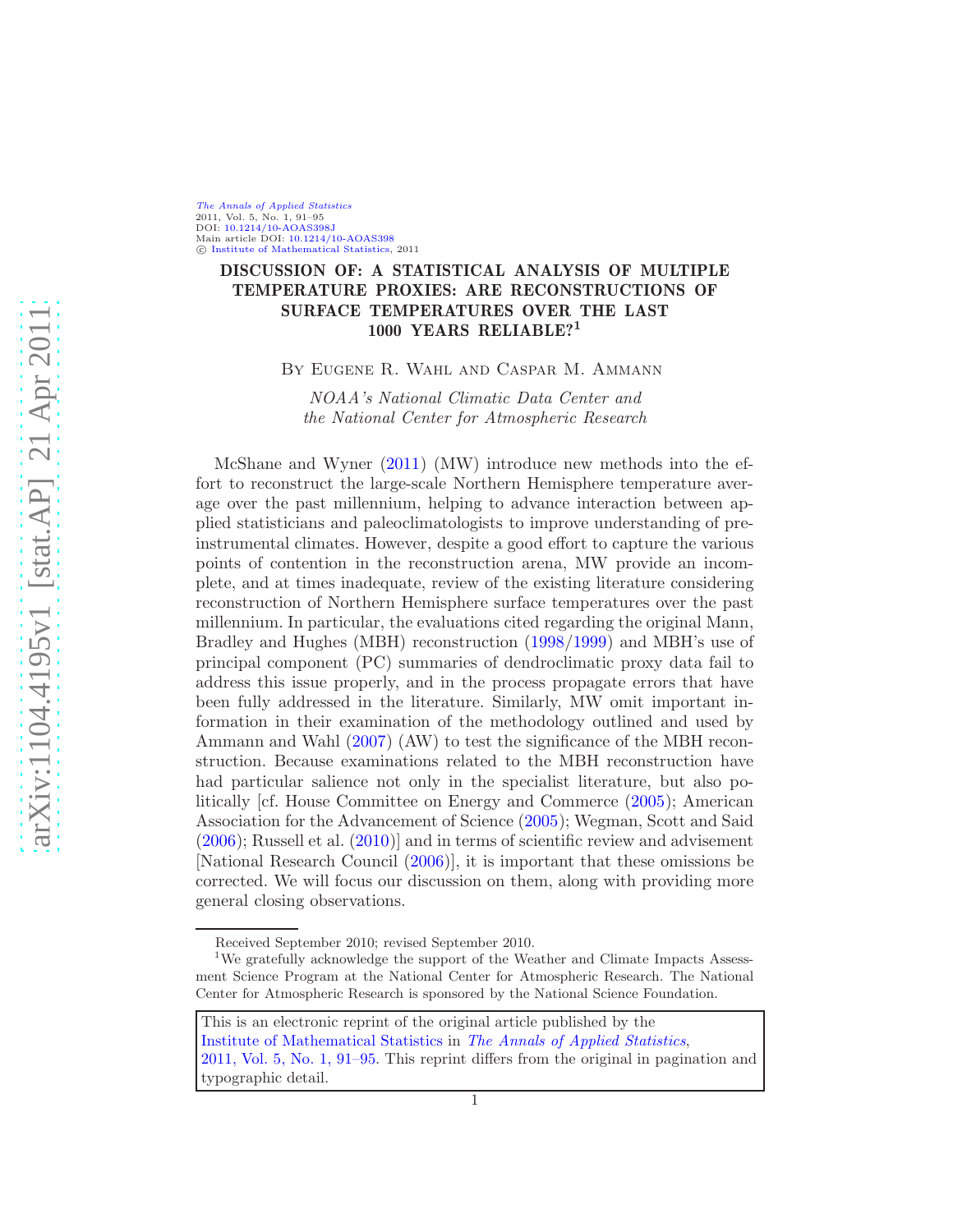## 2 E. R. WAHL AND C. M. AMMANN

MBH used PC summaries of tree ring proxy information in different parts of the world to reduce the weighting of these regions in terms of the number of proxy data series from them employed in the MBH reconstruction. The use of PCs (more generally, the use of eigenvector/singular value decomposition methods) for the purpose of dimension reduction of data is a common practice in climatology/paleoclimatology. The bulk of attention about the use of PC summarization by MBH has focused on a network of 70 tree ring data series from North America used in their reconstruction in the first half of the 15th century (called ITRDB, from the International Tree Ring Data Base), and is associated with significant confusion and erroneous claims about the extent to which the way MBH employed this practice biased their results. MW add to this confusion.

First, it should be noted that MBH formed the underlying proxy data into standardized anomalies relative to their calibration period, 1902–1980, rather than centering and standardizing over the full length of the data. This was done because the MBH reconstruction consists of 12 segments, each of which was recalibrated to include increasing numbers of proxy data series as time comes closer to the present. Their practice ensured that all the proxy data and the instrumental data used in calibration were processed in common terms. This was a reasonable judgment given the segmental nature of the MBH reconstruction, although the normal methodology for PC extraction from standardized anomaly data is to center and standardize over the full data period.

In AW (Supplement, Section 2; [http://www.cgd.ucar.edu/ccr/ammann/](http://www.cgd.ucar.edu/ccr/ammann/millennium/AW_supplement.html) millennium/AW [supplement.html\)](http://www.cgd.ucar.edu/ccr/ammann/millennium/AW_supplement.html) we evaluate the impact these two methods of data treatment have on the extraction of PCs. In the MBH "common centered" method, the first PC contains a noticeable "hockey stick"-like shape, whereas in the "full centered" method this shape is spread across the first two PCs. When a vector sum of the first two PCs from both methods is calculated, the plots of the resultant time series have essentially identical shapes, with a larger amplitude in the case of the "common centered" method. A point that is generally not appreciated in this context [e.g., National Research Council [\(2006](#page-3-6)); MW], is that MBH used the first two North American ITRDB PCs in their reconstruction of the time period 1400–1449, which is the key target of critical focus in this regard [cf. McIntyre and McKitrick [\(2003](#page-3-7), [2005a,](#page-3-8) [2005b,](#page-3-9) [2005c](#page-3-10))] (MM). In Wahl and Ammann [\(2007\)](#page-4-2) (WA), we systematically examined the difference the use of the first two PCs from each method actually has in the MBH reconstruction for this time period, and note that the reconstructed time series' structures are nearly identical, with a slight average warming of 0.05 deg. C when "common centered" PCs are used (WA, Figure 3, blue range; cf. page 51).

When nonstandardized anomalies are input into a PC algorithm using the variance–covariance matrix rather than the correlation matrix (as MM;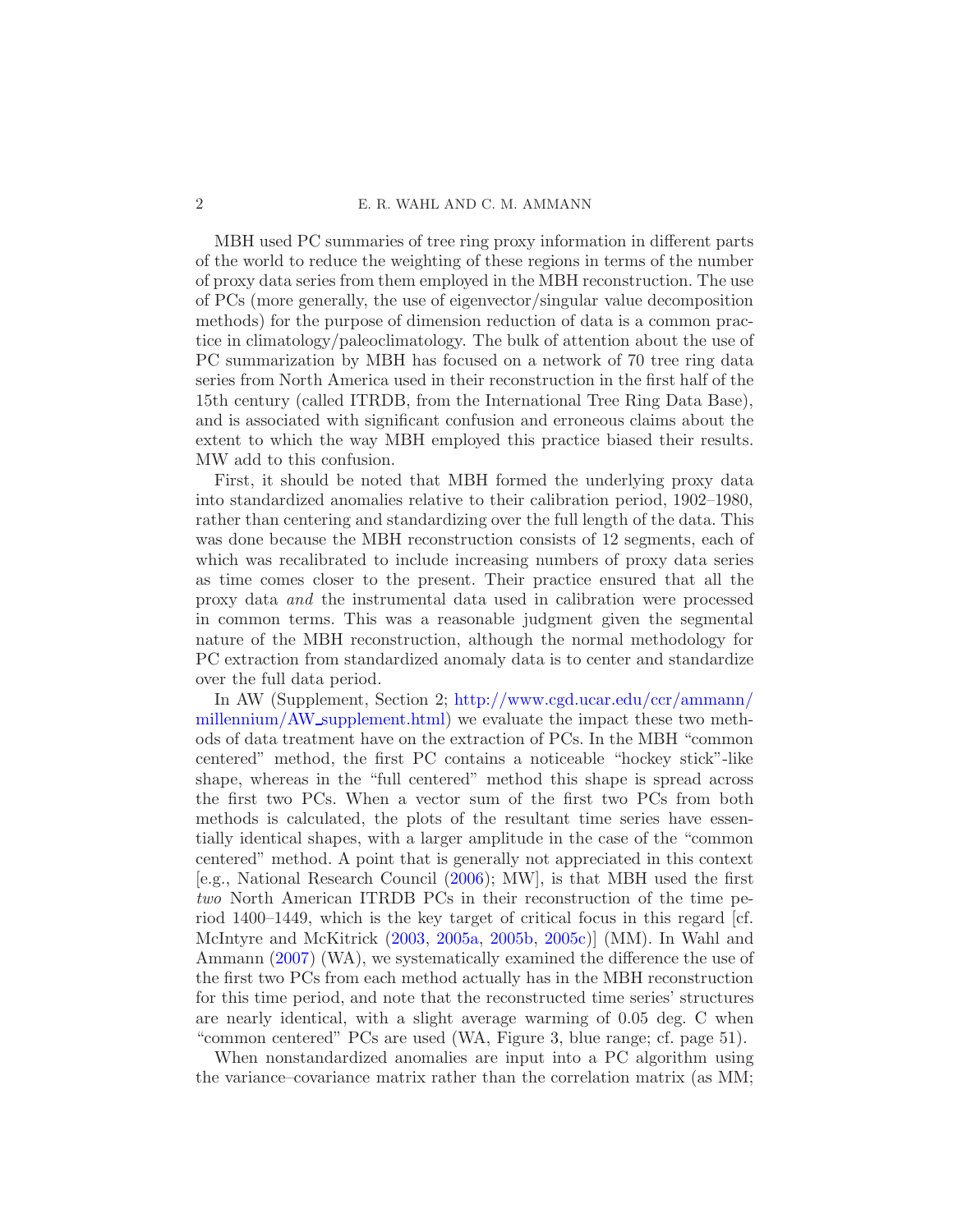#### DISCUSSION 3

cf. WA, page 45), the "hockey-stick"-like shape occurs lower in the PC order, here PC4. This occurs because the algorithm captures information in the first one or two eigenvectors/PCs that is primarily related to the absolute magnitude of the largest-scaled variables in the data, which here differ by a factor of 13 (AW, Supplement, Sections 2, 4). In WA, we show that the impact of using only the first two or three ITRDB PCs extracted this way is a different reconstruction (pink curve, Figure 3), which does not pass validation testing. When the fourth or fifth ITRDB PCs are added, the reconstruction converges to those using two PCs derived from fully standardized data, all of which pass validation (WA, Figure 3, blue range; cf. AW, Supplement, Section 1).

Concerning the significance testing method outlined and used by AW, we would like to re-emphasize the consideration that using the full AR structure of proxy data to drive creation of "pseudo-proxies" as null models for establishing reconstruction skill significance thresholds is likely overly conservative. More importantly, MW omit from their examination of our reasoning that we report application of this (in our view) overly conservative method in pseudo-proxy generation (AW, pages 77–78). Thus, the kind of test MW emphasize, when applied with real-world context to our emulation of the MBH reconstruction, shows highly successful validation results. Ten of the 12 segments are significant at the 95% level (the other two are significant at the 89% and 94% levels), and the much-discussed 1400–1449 and 1450–1499 segments are significant at 99% and 96%, respectively. We wish to emphasize this point, as it distinctly counters MW's argument concerning this issue.

Finally, there is an extensive literature contradicting MW's assertions about low or poor relationships between proxies and climate. The climate system certainly exhibits spatio-temporal complexity. Yet global/hemispheric average temperature is far from being "nonpredictable." With indications about the evolution of a few primary modes of variability and independent knowledge of key radiative forcing histories, one can explain the mean temperature evolution, including its spatial expression, over the time period of instrumental data [Tett et al. [\(1999\)](#page-4-3); Ammann et al. [\(2003](#page-3-11)); Hansen et al. [\(2007\)](#page-3-12)]. Such relationships should hold as well for the last millennium, which is well illustrated in Figure 6.14 of Jansen et al. [\(2007](#page-3-13)); note that the figure demonstrates this result is robust to uncertainty concerning the strength of the solar irradiance forcing data. The challenge in reconstructions remains the proper implementation of the available geophysical knowledge (cf. AW), including the cross-dependence of its uncertainties. When random samples systematically outperform predictors known to contain useful information, such a result suggests the need to reevaluate the reconstruction model itself (e.g., LASSO). Apparently, important aspects were missed or improperly implemented. Otherwise, independent proxy evaluations would long ago have drawn the general conclusion that there is no skill in capturing spatial and temporal climate, which is not borne out by the literature.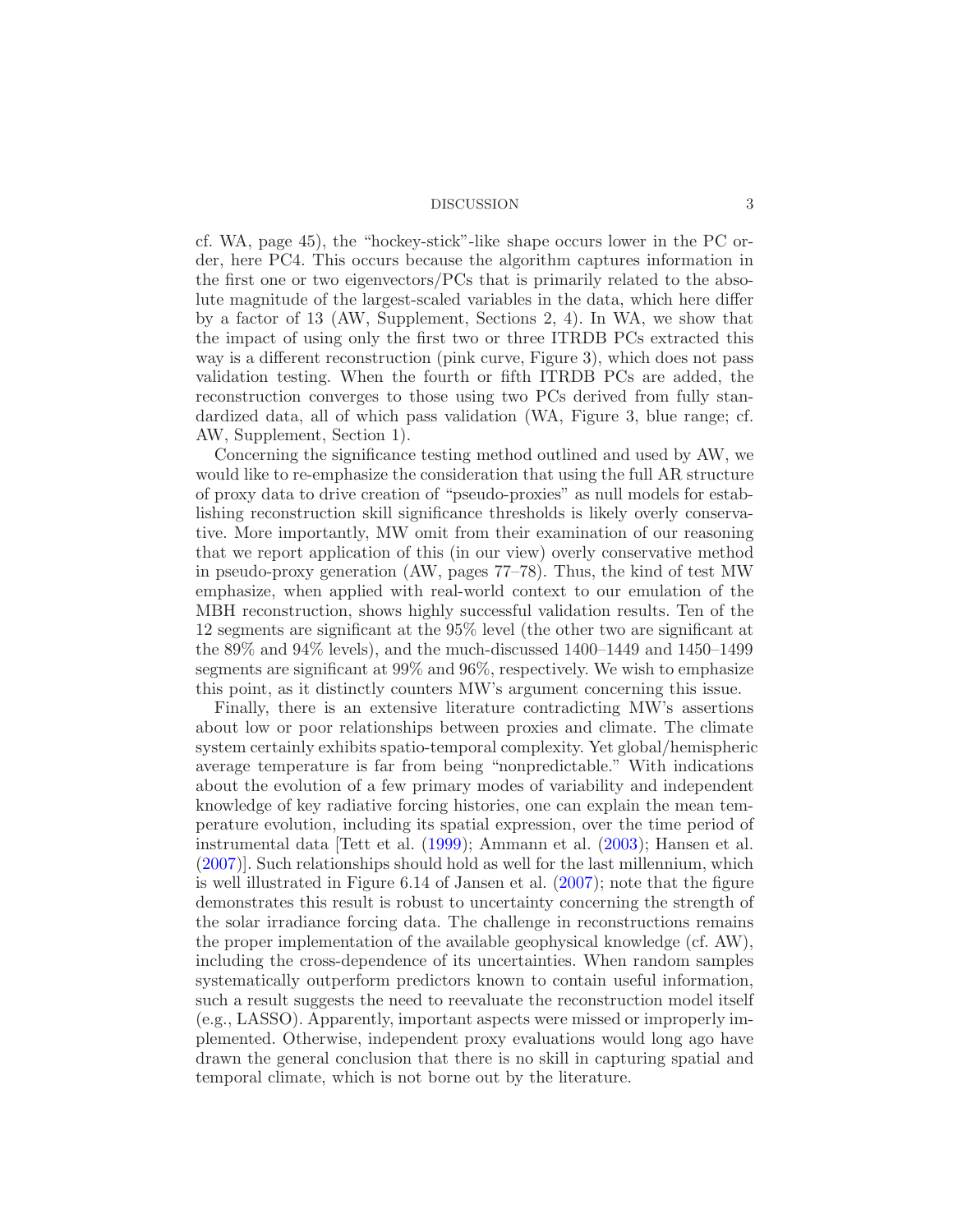### REFERENCES

- <span id="page-3-5"></span>American Association for the Advancement of Science (2005). Letter from Alan I. Lesher, Chief Executive Officer, to Honorable Joe Barton, Chair, House Committee on Energy and Commerce, July 13.
- <span id="page-3-3"></span>Ammann, C. M. and Wahl, E. R. (2007). The importance of the geophysical context in statistical evaluations of climate reconstruction procedures. *Climatic Change* 85 71–88.
- <span id="page-3-11"></span>Ammann, C. M., Meehl, G. A., Washington, W. M. and Zender, C. S. (2003). A monthly and latitudinally varying volcanic forcing dataset in simulations of 20th century climate. *Geophysical Research Letters* 30 1657.
- <span id="page-3-12"></span>Hansen, J., Sato, M., Ruedy, R., Kharecha, P., Lacis, A., Miller, R., Nazarenko, L., Lo, K., Schmidt, G. A., Russell, G., Aleinov, I., Bauer, S., Baum, E., Cairns, B., Canuto, V., Chandler, M., Cheng, Y., Cohen, A., Del Genio, A., Faluvegi, G., Fleming, E., Friend, A., Hall, T., Jackman, C., Jonas, J., Kelley, M., Kiang, N. Y., Koch, D., Labow, G., Lerner, J., Menon, S., Novakov, T., Oinas, V., Perlwitz, J., Perlwitz, J., Rind, D., Romanou, A., Schmunk, R., Shindell, D., Stone, P., Sun, S., Streets, D., Tausnev, N., Thresher, D., Unger, N., Yao, M. and Zhang, S. (2007). Climate simulations for 1880–2003 with GISS modelE. *Climate Dynamics* 29 661–696.
- <span id="page-3-4"></span>House Committee on Energy and Commerce (2005). Letter to Dr. Rajendra Pachauri, Chair, Intergovernmental Panel on Climate Change, June 23. Available at [http://republicans.energycommerce.house.gov/108/letters/062305\\_pachauri.pdf](http://republicans.energycommerce.house.gov/108/letters/062305_pachauri.pdf).
- <span id="page-3-13"></span>Jansen, E., Overpeck, J., Briffa, K. R., Duplessy, J. C., Joos, F., Masson-DELMOTTE, V., OLAGO, D., OTTO-BLIESNER, B., PELTIER, W. R., RAHMSTORF, S., Ramesh, R., Raynaud, D., Rind, D., Solomina, O., Villalba, R. and Zhang, D. (2007). Paleoclimate. In *Climate Change 2007: The Physical Basis. Contribution of Working Group I to the Fourth Assessment Report of the Intergovernmental Panel on Climate Change* (S. Solomon, D. Qin, M. Manning, Z. Chen, M. Marquis, K. B. Averyt, M. Tignor and H. L. Miller, eds.). Cambridge Univ. Press, Cambridge.
- <span id="page-3-1"></span>MANN, M. E., BRADLEY, R. E. and HUGHES, M. K. (1998). Global-scale temperature patterns and climate forcing over the past six centuries. *Nature* 392 779–787.
- <span id="page-3-2"></span>Mann, M. E., Bradley, R. E. and Hughes, M. K. (1999). Northern hemisphere temperatures during the past millennium: Inferences, uncertainties, and limitations. *Geophysical Research Letters* 26 759–762.
- <span id="page-3-7"></span>MCINTYRE, S. and MCKITRICK, R. (2003). Corrections to the Mann et al. (1998) proxy base and Northern Hemispheric average temperature series. *Energy and Environment* 14 751–771.
- <span id="page-3-8"></span>MCINTYRE, S. and MCKITRICK, R. (2005a). Hockey sticks, principal components, and spurious significance. *Geophysical Research Letters* 32 L03710.
- <span id="page-3-9"></span>MCINTYRE, S. and MCKITRICK, R. (2005b). The M&M critique of MBH98 and Northern Hmispheric climate index: Update and implications. *Energy and Environment* 16 69–100.
- <span id="page-3-10"></span>McIntyre, S. and McKitrick, R. (2005c). Reply to comment by Huybers on "Hockey sticks, principal components, and spurious significance." *Geophysical Research Letters* 32 L20713.
- <span id="page-3-0"></span>McShane, B. B. and Wyner, A. J. (2011). A statistical analysis of multiple temperature proxies: Are reconstructions of surface temperatures over the last 1000 years reliable? *Ann. Appl. Statist*. 5 5–44.
- <span id="page-3-6"></span>National Research Council (2006). Surface temperature reconstructions for the last 2000 years. Committee on surface temperature reconstructions for the last 2000 years.